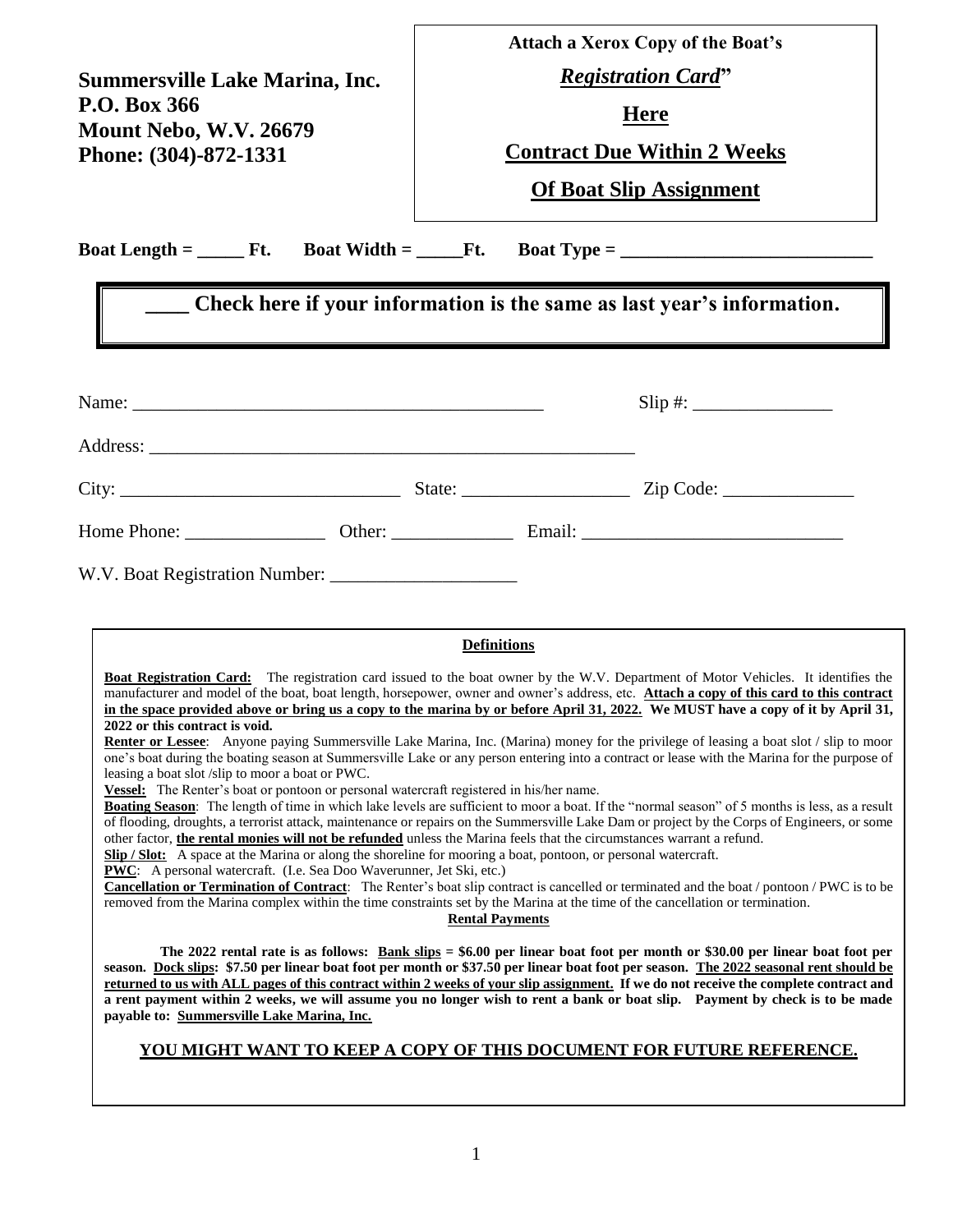## **"Boat Slip Rental Contract" (Read This Contract before Signing It) Note: There are 2 pages to sign: Pages 6 & 7**

 This Contract, made and entered into by **Summersville Lake Marina, Inc.,** hereinafter referred to as "**Marina"**, and the undersigned, hereinafter referred to as the "**Boat Owner" or "Renter" or "Lessee".**

- 1. **This contract is a "seasonal contract". This is an attempt on our part to cut down on the cost of printing and postage each spring. Please keep us informed of any boat ownership changes or changes in address or phone number. This contract can be cancelled and/or terminated by the Marina at any time during this season or any future season. This contract does not guarantee or entitle you to a renewal next year or any year thereafter. We do not have to renew your contract next year. We will contact you if we decide to terminate this contract. You have no expectation of obtaining a contract in any future year.**
- 2. **This contract is a "seasonal contract". A "season" is the length of time in which lake levels are sufficient to moor a boat. If the "normal season" of 5 months is less, as a result of flooding, droughts, a terrorist attack, maintenance or repairs on the Summersville Lake Dam or project by the Corps of Engineers, or some other factor, the rental monies will not be refunded unless we, the owners of the marina, feel that the circumstances warrant a refund or credit to your account.**
- 3. The rental rates are: **Bank slips = \$6.00 per linear boat foot per month or \$30.00 per linear boat foot per season. Boat slips: \$7.50 per linear boat foot per month or \$37.50 per linear boat foot per season.**
- 4. The marina agrees to provide to the Boat Owner (Renter) a bank or boat slip(s) at Summersville Lake Marina, Inc. located on Summersville Lake, W.V. upon receipt of this executed contract by the Marina for the **2022** boating season and/or any succeeding 4 seasons if we decide to renew it. The Marina reserves the right to use the rented slip anytime the Boat Owner (Renter) does not have their vessel in the rented slip. **The Marina also reserves the right to change or reassign the Renter's slip at any time in the sole discretion of the Marina.**
- 5. **Failure on your part to read and understand this contract is no excuse for breaking its rules. Take the time now to read and study it.**
- 6. *This contract is* **to be signed on pages 6 & 7 and all pages returned to us within 2 weeks of the boat slip assignment. FAILURE TO RETURN** *ALL PAGES* **OF THIS CONTRACT TO US IS GROUNDS FOR CANCELLING OR TERMINATING THIS CONTRACT.**
- 7. **Transfer Policy: Existing boat slip renters who want to transfer their vessel to a different slip will be handled on a first-come first-serve basis if an empty vessel slip of the appropriate type and size is available. The deadline to request a transfer of vessel is September 15, 2022 each year.**
- 8. As a result of flooding, droughts, or the end-of-season fall white water releases, the marina may contact you and request that you remove your vessel from the marina complex by a given date. If you are unable to do so because of medical or other reasons, make arrangements for someone else to remove the vessel by the requested date. If you would like to continue the boating season, we will attempt to find a vacant slip for you in deeper water, but cannot assure you of another slip. You are responsible for moving your vessel to the new location. If we have no vacant slips available, and you fail to remove your vessel from the marina complex by the requested date, then a late fee of \$20 (twenty dollars) per day will be billed to your account. Also, failure to remove your vessel within the requested time frame is grounds for cancellation and termination of your contract.
- *9.* Each season when you moor your vessel or remove it from the marina complex, you are to notify the marina staff. This allows us to know which slips are vacant and helps us to monitor the marina better.
- *10. The renter agrees to place* **All Trash** *in a properly* **Tied Trash Bag** *and to place the bag in the GREEN DUMPSTERS at the bathroom bar gate at the east end of the parking lot.*  **Do NOT place any trash on the parking lot. Do not place any furniture, carpet, poles or lumber in the dumpsters or on the parking lot! If you need a trash bag, ask the marina or dive shop staff for one. This is a simple and reasonable request. It helps us to keep the marina clean. Failure to do this is grounds for us to cancel your contract.**
- *11. All portable generators are to be mounted and secured safely to the renter's boat in a manner that prevents it from falling into the lake or coming into contact with the lake water, marina poles, metal*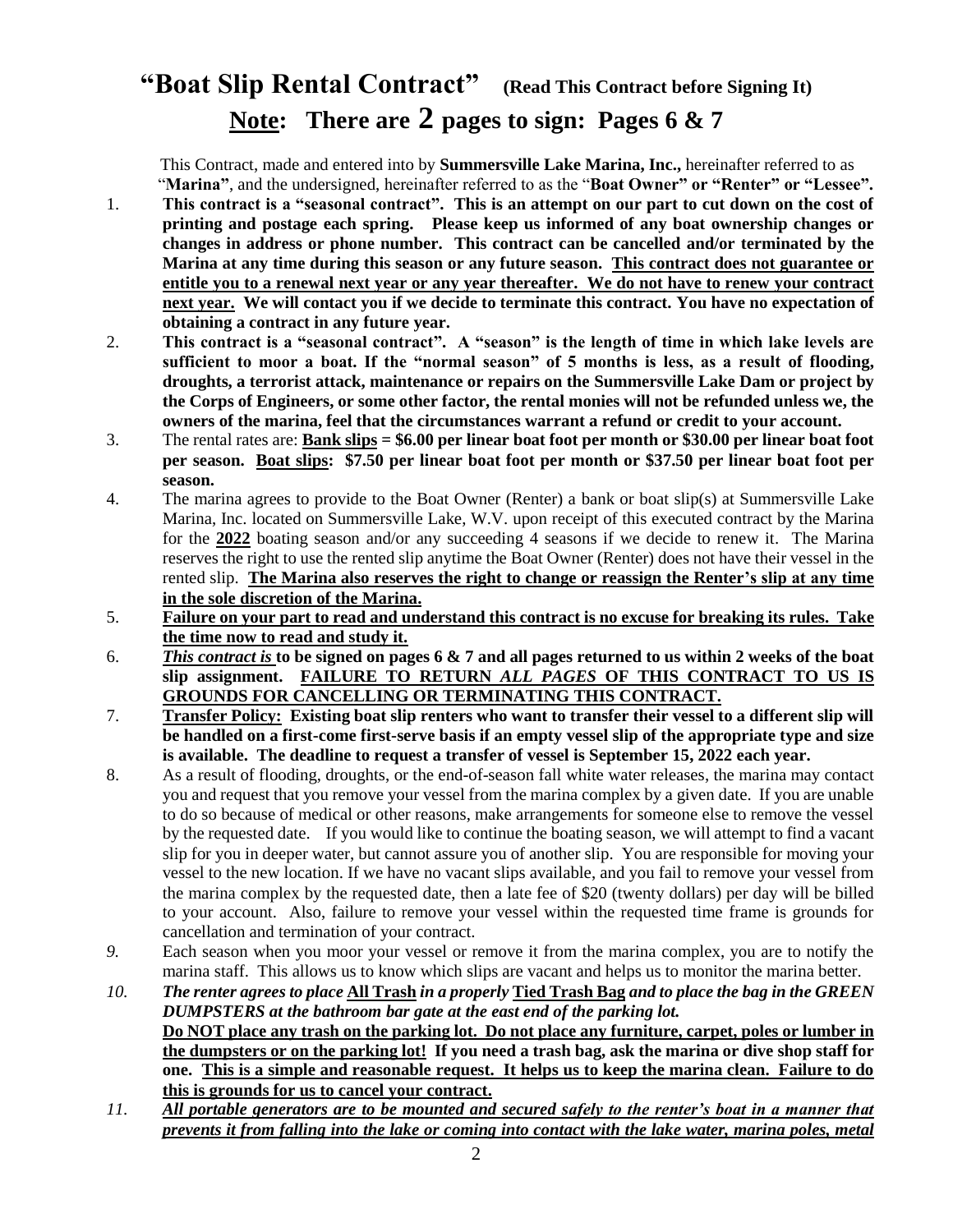*dock frame and/or plates and/or any electrical conducting surface. All electrical cords, wires, and electrical plug-in strips are to be secured properly so as to prevent them from falling into the lake or coming into contact with the lake water, marina poles, metal dock frame and/or plates and/or any other electrical conducting surface. All electrical cords, wires, and electrical plug-in strips are to be inspected often and if found damaged in any way, they are to be replaced. By signing this contract, I/we accept complete liability and responsibility for any electricity and/or any generator(s) and/or wires, cords, and/or electrical plug-in strips in our use or possession or on our vessel or at our dock slip.*

- *12.* **DO NOT POUR GASOLINE (FUEL) INTO A GENERATOR'S FUEL TANK WHILE THE GENERATOR IS RUNNING OR "HOT". THIS IS A FIRE HAZARD!**
- 13. Do not park your vessel at the sewage pump-out station unless you are actually "pumping out" the sewage storage tank of your vessel should it have one. When you finish pumping out your sewage tank, navigate your vessel at least 100 feet away from the station. Failure to follow this request is grounds for immediate cancellation and termination of this contract.
- 14. **If your boat slip contract is cancelled or terminated by the Marina because you/your family/your guests have violated its rules, you and your family are banned from accessing the marina complex for the purpose of visiting, socializing, or to borrow or use someone else's boat, personal watercraft or vessel. However, if you launch your own boat and want to purchase fuel, ice, and other items from the marina boat house, you may do so. By signing this contract you agree to abide by and adhere to this provision.**
- 15. **You are NOT allowed to let any former lessee(s) and/or family member(s) of any former lessee(s) who has/have had his/her/their Summersville Lake Marina, Inc. boat slip contract cancelled for failing or refusing to follow and adhere to its rules or for any other reason; to have access to your vessel for navigational purposes and/or for socializing and/or visiting. This/these individual(s) is/are banned from accessing the Summersville Lake Marina, Inc. complex and/or using the vessels / watercraft moored there, with the exception of purchasing fuel, ice and food as outlined in Item #13, unless the Marina agrees to allow such individuals to access the complex.**
- 16. No one other than the boat owner whose name is on the "Boater Registration Card" are allowed to take a boat from a slip unless written permission is given to the Marina and approved by the Marina. You cannot allow an individual(s) to have marina access to your boat for the purpose of operating or captaining it if they have previously had their own marina contract cancelled or terminated by us because of contract violations or for any other reason.
- 17. **You cannot place the name of someone who has had their contract cancelled by us for contract violations or otherwise onto the "Boat Registration Card" as an owner of your boat in an attempt to allow them to access the vessel from the marina complex for navigation purposes. This is grounds for cancelling and terminating your contract.**
- 18. **If you purchase the vessel of a former lessee who has had his/her/their contract cancelled or terminated for contract violations or otherwise, you cannot place the "purchased vessel" into your assigned boat slip for the purpose of allowing the former lessee(s) to have access to that "vessel".**
- 19. **Only one (1) owner name can appear on a boat's registration card.** If you present a boat's registration card with the names of multiple individuals on it because several individuals own the vessel, the marina owners will choose a name from the boat's registration card. Should that individual stop renting the seasonal slip, the contract will not automatically be passed on to the remaining owners of the vessel. All new renters must come from our lottery. You cannot place multiple names on a boat's registration in an attempt to avoid the lottery. If the name on the boat's registration is in the name of a "business or corporation", then the marina owners will choose an owner's name or the owner's name of the business as the "renter" for this contract. Anyone else will have to sign up for our lottery.
- 20. **The name/signature of the vessel owner that appears on this contract must match the name of the vessel owner found on the "Boat Owner's Registration Card" attached to this contract or provided to us by April 1, 2022.** The moored vessel's registration numbers must match those numbers on file with the Marina. You cannot moor different vessels in your rental slip or use the slip to sell, lease, show or rent boats or watercraft of any type. You cannot let a friend use your slip for his or her vessel. Failure to comply will result in the cancellation of this contract and the subsequent removal of your vessel from the Marina complex and possible legal action.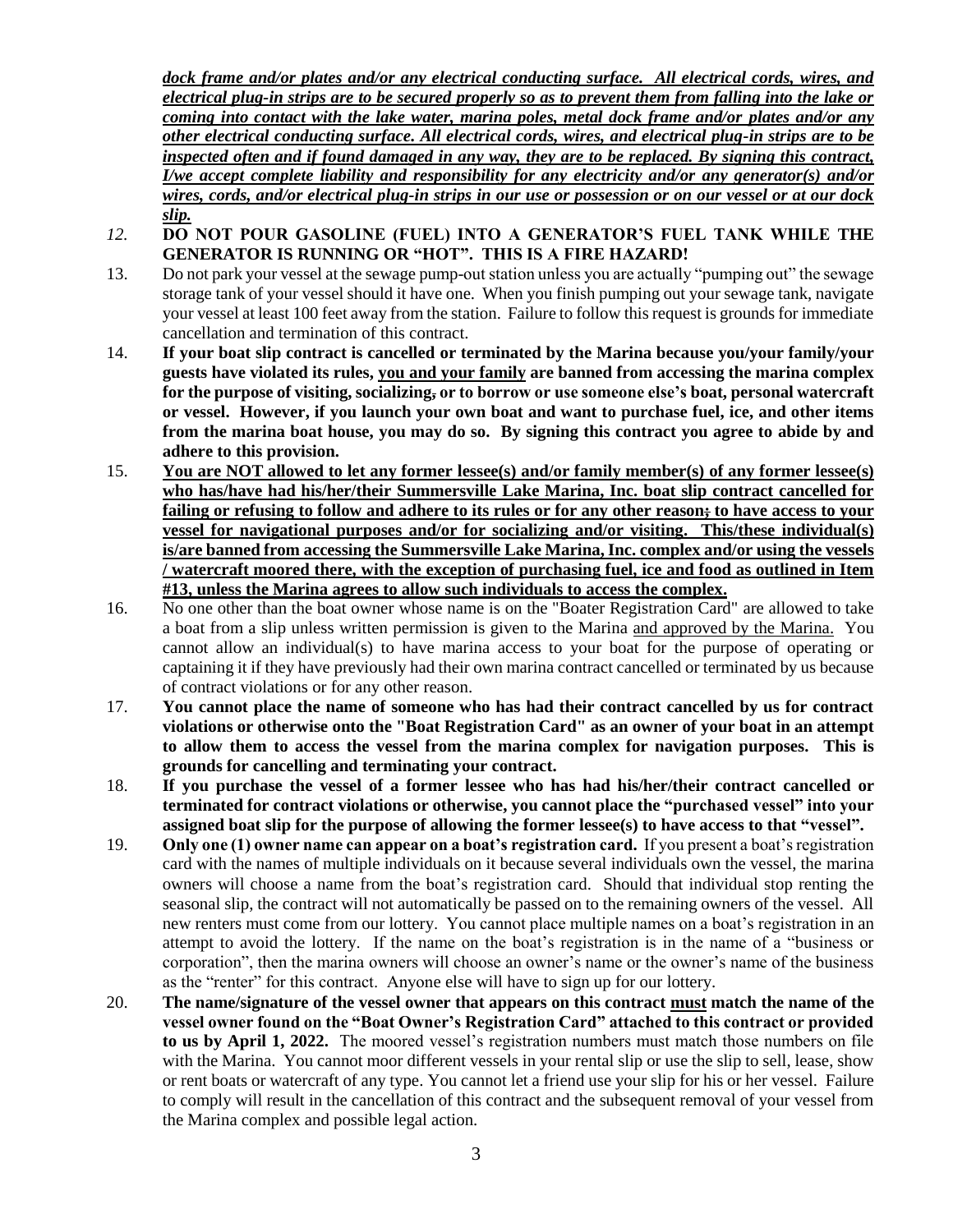- *21. Under no circumstance can the boat owner sell or assign a boat slip to a third party as part of selling a vessel. The Marina owners will assign boat slips at the Marina. The Marina owners will not honor any such transaction unless we have given prior approval of the transfer of the boat slip. Failure to comply with this policy will result in the new vessel owner losing his/her boat slip.*
- 22. Renters of boat/bank slips cannot rent or sublease their boat or bank slip to another individual or business. Failure to comply will result in the immediate loss of your rental slip and possible legal action.
- 23. **Do Not Throw Garbage into the waters at the marina complex.** This includes beverage containers and tabs. We perform underwater maintenance each summer. If we discover that you are throwing trash into the lake, we will cancel this contract and notify the DNR.
- 24. Renters may place a "dock box" on the dock directly in front of their rental slip. The "dock box" is for storage only and can be no bigger than 6 ft. long  $x \, 2$  ft. wide  $x \, 2$  feet tall. The marina is not responsible for these storage boxes or the contents kept within.
- 25. Renters are not allowed to park or place on the boat docks furniture, containers, canoes, kayaks, or any other objects other than one storage box without the express consent of the marina owners.
- 26. If a renter collides with another renter's vessel and makes no attempt to report said accident and/or makes no attempt to pay for the damages incurred, the party at fault may at the discretion of the marina owners have their rental contract cancelled.
- 27. The Renter further agrees to pay the sum of Twenty Five Dollars (U.S.) (\$25.00) per day plus 6% West Virginia Sales Tax for overnight docking of any vessel owned or docked by him/her for which a boat slip has not been assigned.
- 28. The Renter further agrees that from the hours of 11:00 p.m. through 8:00 a.m. the Renter will not permit any conduct on or around their vessel that would create a disturbance to other boat owners at the Marina. Failure to observe this rule will be sufficient reason on the part of the marina owners to cancel this contract.
- 29. The Renter agrees to keep the propulsion system (engine(s)) of his vessel in good running (operational) order. All vessels must have a proper working propulsion system. Leaving a vessel with no working engine(s) moored in a slip for extended periods of time would create an unsafe situation in times of emergencies. Failure to address this problem in a reasonable amount of time, as determined by the marina owners, could result in the canceling of this contract and loss of the rental slip.
- *30.* Vessels will not be pumped or bilged by the Marina staff unless requested to do so by the Renter and agreed to by the Marina owners. *It is required that all boats have a working bilge pump with an automatic switch installed.* The Marina is not responsible for any damages incurred to any vessel as a result of storms, flooding, and sinking. *The Marina strongly recommends that the Renter use a full cover or tarp on all boats to help keep rain water from entering the interior of the vessel.*
- 31. If the Renter leaves the keys to his/her vessel at the office of the Marina, the Marina does not assume responsibility or custody of the vessel nor does it assume responsibility for the safety of the vessel or it's contents. In the event that the Renter requires service or repairs to his /her vessel, it shall be the duty of the Renter to advise the Marina of what service personnel have been hired to work on their vessel. Only Renters and their guests are allowed on the docks beyond the marina store and dive shop, or along the shoreline.
- *32.* The Renter shall provide proper moorage lines and fenders for the protection of their boat as well as the boat docks. We recommend using 5/16" to 1/2" braided nylon rope for dock lines and 6" to 10" metal cleats for dock attachments. *Carpeting and cloth fabric cannot be attached to the boat docks as protection for a vessel. The marina sells metal cleats and dock bumpers.*
- 33. The Renter agrees that no fuel other than the fuel in the vessels gas tank shall be placed in the boat owner's vessel, or at any location at the Marina, or on Summersville Lake except at the designated fueling dock located at the Marina's boat house. "Fuel" shall include gasoline, oil, or any other liquid used to power or run the boat owner's vessel.
- *34. Renters who own/operate a business and have a permit with the Corps of Engineers to conduct a commercial operation on the lake are not to allow their customers to use the marina facilities to board or exit a vessel. We consider this a commercial activity on marina property and it is strictly forbidden. It is grounds for cancellation of this contract.*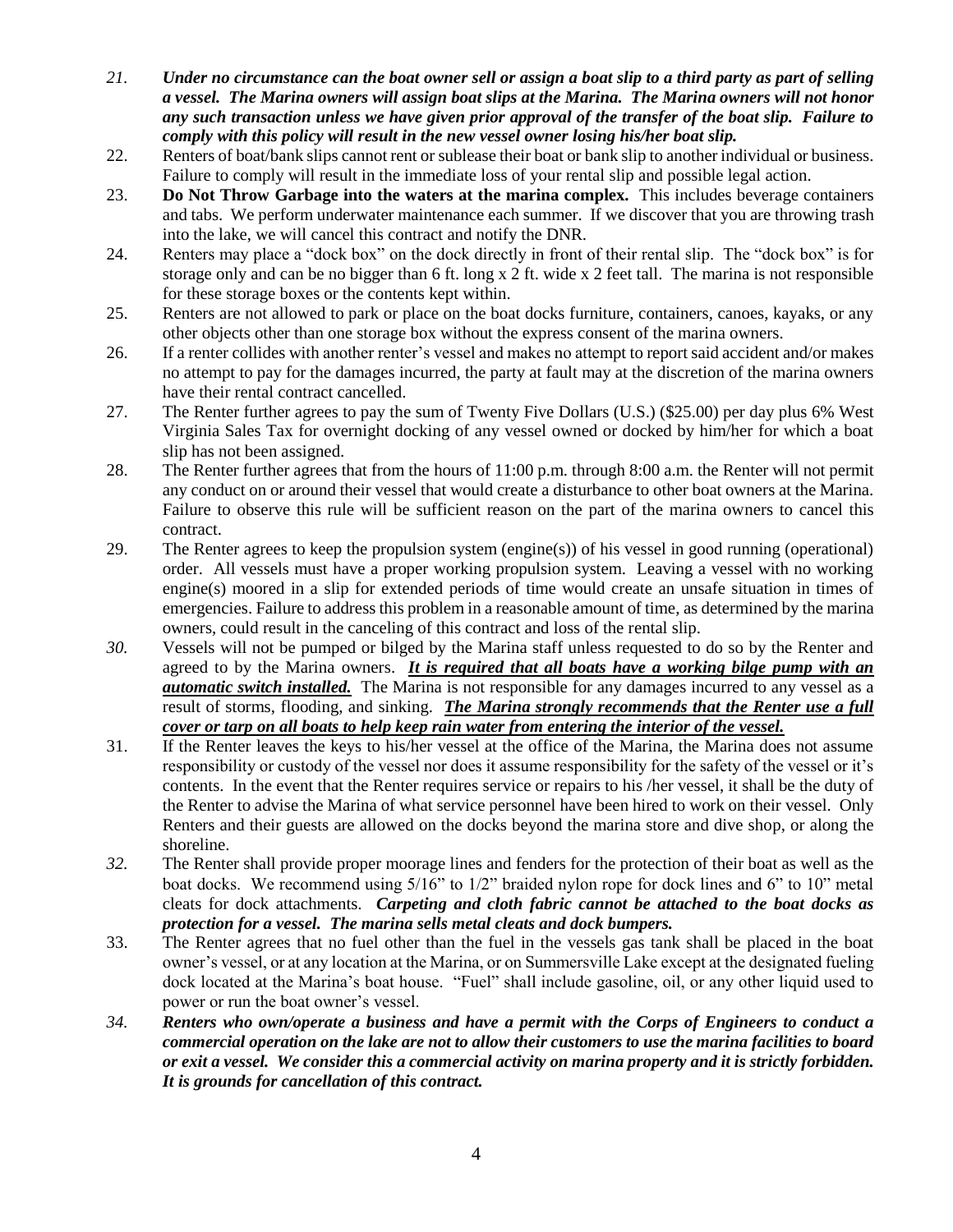- *35. Using your boat to ferry or transport customers on the lake for an offsite business is strictly forbidden without prior approval from the marina owners. This would be considered a commercial or business activity.*
- 36. Renters of boat slips cannot conduct any type of business or commercial activity on Corps of Engineers or Summersville Lake Marina, Inc. property without the express permission from both of the above mentioned entities. Failure to comply will result in the immediate loss of your rental slip and possible legal action.
- 37. Renters and their family members and/or friends are expected to show proper respect and cooperation towards fellow patrons and patron property, the Marina owners, Marina/Dive Shop staff, night watchmen, Corps of Engineers staff, DNR Officers, and Law Enforcement officials. Please explain this rule to your family and friends. Violation of this rule by you, your family members and/or friends is grounds for cancellation of this contract.
- 38. **The Renter(s) by his/her/their signature(s) on this document agree(s) to and does hereby waive and relinquish the right to sue or take any and all legal actions against Summersville Lake Marina, Inc. and/or Long Point Scuba, Inc. dba "Sarge's Dive Shop", its owners, employees, volunteers, or assigns.** If the Marina determines that a Renter(s) has/have violated the terms set forth in this contract and decides to cancel or terminate this contract, then the Renter(s) by his/her/their signature(s) on this document agree(s) to and does hereby waive the right to sue or take any and all legal actions against Summersville Lake Marina, Inc. and/or Long Point Scuba, Inc. dba "Sarge's Dive Shop", it's owners, officers, employees, volunteers, or assigns. **If the Renter violates this agreement and takes any legal action against Summersville Lake Marina, Inc. and/or Long Point Scuba, Inc. dba "Sarge's Dive Shop", its owners, employees, volunteers, or assigns; the undersigned agrees by their signature(s) on this contract to pay for any and all of the legal expenses incurred by Summersville Lake Marina, Inc. and/or Long Point Scuba, Inc. dba "Sarge's Dive Shop", its owners, employees, volunteers, or assigns. IF YOU DO NOT AGREE TO THIS PROVISION, DO NOT SIGN THIS CONTRACT.**
- 39. Public intoxication, domestic altercations, fighting, disturbing the peace, and illegal drug use or sales are grounds for the immediate cancellation or termination of this contract and possible legal action.
- 40. The writing of bad checks or the using of bad credit or debit cards as payment to the Marina for rent, fuel, food, and other services is grounds for canceling this contract. Other legal actions can ensue.
- 41. No credit will be allowed. All purchases of services including gasoline, food, ice, and rent is on a cash, check, or credit card basis at the time of the business transaction. Open charge accounts will not be allowed unless prior approval has been obtained from the Marina owners.
- 42. The Renter agrees to adhere to all State and Federal laws dealing with safe boat operation.
- 43. The Renter agrees to adhere to the "No Wake" boat navigation rule as outlined by the U.S. Coast Guard, the Corps of Engineers, and State and Federal law. "No Wake" means "idle speed only" with your vessel so no large waves or wakes are produced that can damage the boat docks and/or moored vessels. Failure to adhere to this rule is grounds for the cancellation or termination of this contract and can also result in possible law enforcement fines.
- 44. The Renter can have only one (1) vessel per boat slip unless told otherwise by the owners of the Marina.
- 45. The salvage or raising of any sinking or sunken vessel is the financial responsibility of the registered owner of said vessel.
- 46. The Marina shall not have any responsibility for motor vehicles or vessels parked on the public parking area adjoining the Marina as such parking area is not our part of this Contract.
- 47. The Renter agrees to vacate or remove his vessel from the Marina complex within three (3) days of written or verbal notice if the docking facility becomes unavailable for use for any reason.
- 48. **No daytime or nighttime fishing, swimming, or scuba diving is allowed on, around, or from the boat docks in Coves A or B. No daytime or nighttime fishing is allowed from a Renter's vessel while said vessel is moored or located in Coves A or B. Absolutely No Fishing, Swimming, or Scuba Diving Is Allowed In Either Cove.**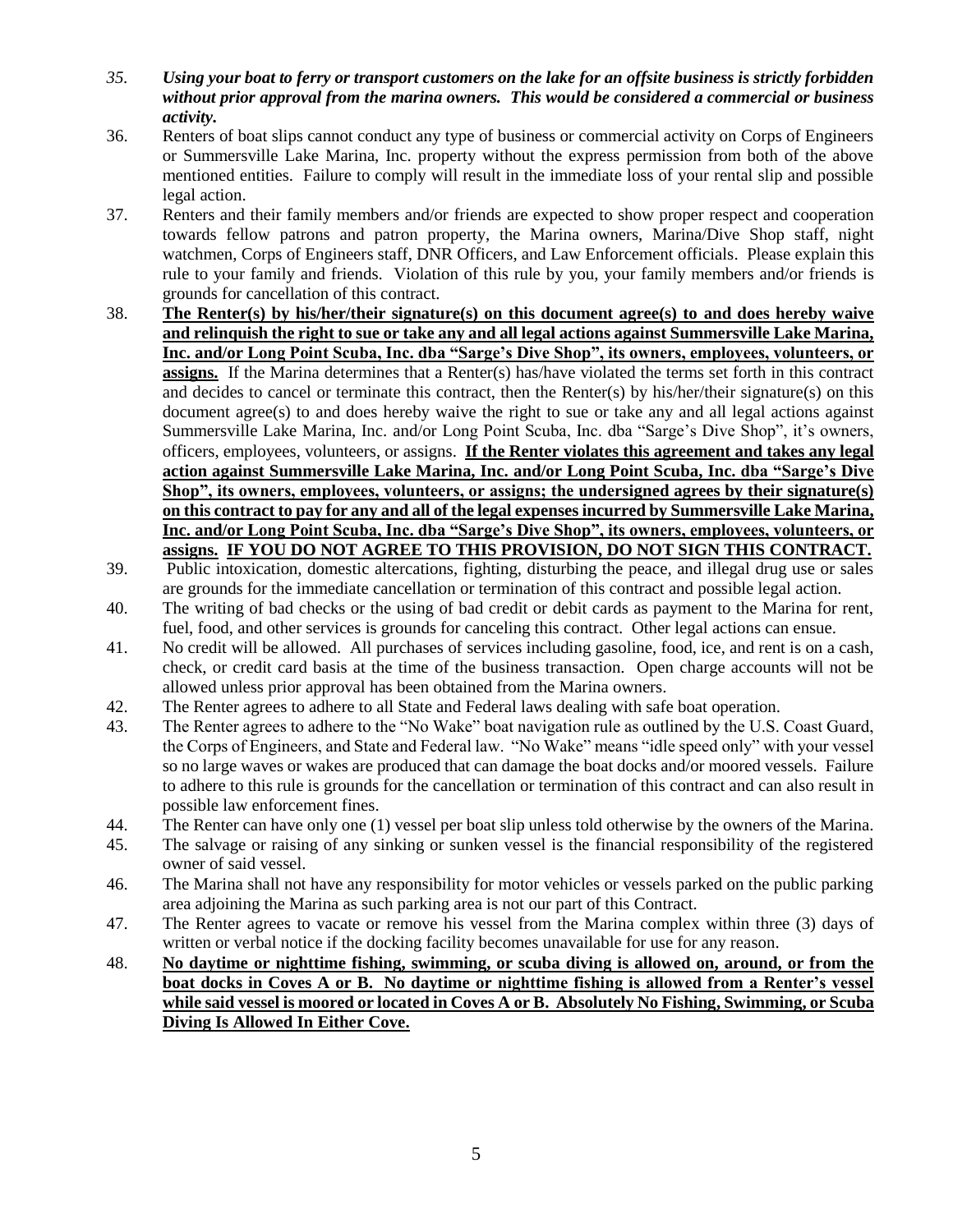- 49. When mooring or parking your vessel, approach the boat docks or mooring slip slowly with your vessel so as to reduce the possibility of damaging the boat docks. Should you damage the boat docks, mooring slip, or another patron's boat; you agree by your signature(s) below to pay for any and all damages incurred. Failure to do this is grounds for cancellation and non-renewal of this contract.
- 50. The Marina will not be responsible for stolen articles such as fishing poles, skies, ropes, batteries, personal belongings, etc., but will offer a \$50 reward for information leading to the arrest and conviction of anyone responsible for stealing said property from a vessel.
- 51. All dogs on the dock must be on a leash and are the complete responsibility of the owner of said dog.
- 52. Renters are to wear shoes or foot protection while walking on or utilizing the Marina complex.
- 53. No running on the boat docks.
- 54. Keep all personal belongings stored on your boat or in a dock box.
- 55. When the boating season ends, all vessels are to be removed from the Marina Complex or facility. The Marina will be considered off limits to all boating and foot traffic. Trespassing is grounds for cancellation of your contract.
- 56. **Anytime you launch your boat, you must pay the Corps of Engineers launching fee. Marina patrons do not get to launch their vessels free.**
- 57. **Do not tie your boat or bumpers to the dock winches, cables, or steel poles.**
- 58. **If a renter improperly ties a boat to the docks and it results in damages to the docks, then the renter will be billed for the cost of materials and labor required to repair the damages.**

## *By signing this Contract, the undersigned individual(s) agree to all of the terms of this Contract as specified on Pages 1 through 6 and the Waiver and Release of Liability contained on Page 7.*

**Name(s) (Please Print):** 

| Signature of Vessel Owner(s):    | Date:  |  |
|----------------------------------|--------|--|
|                                  | Date:  |  |
| Phone Number(s): $\qquad \qquad$ | Other: |  |